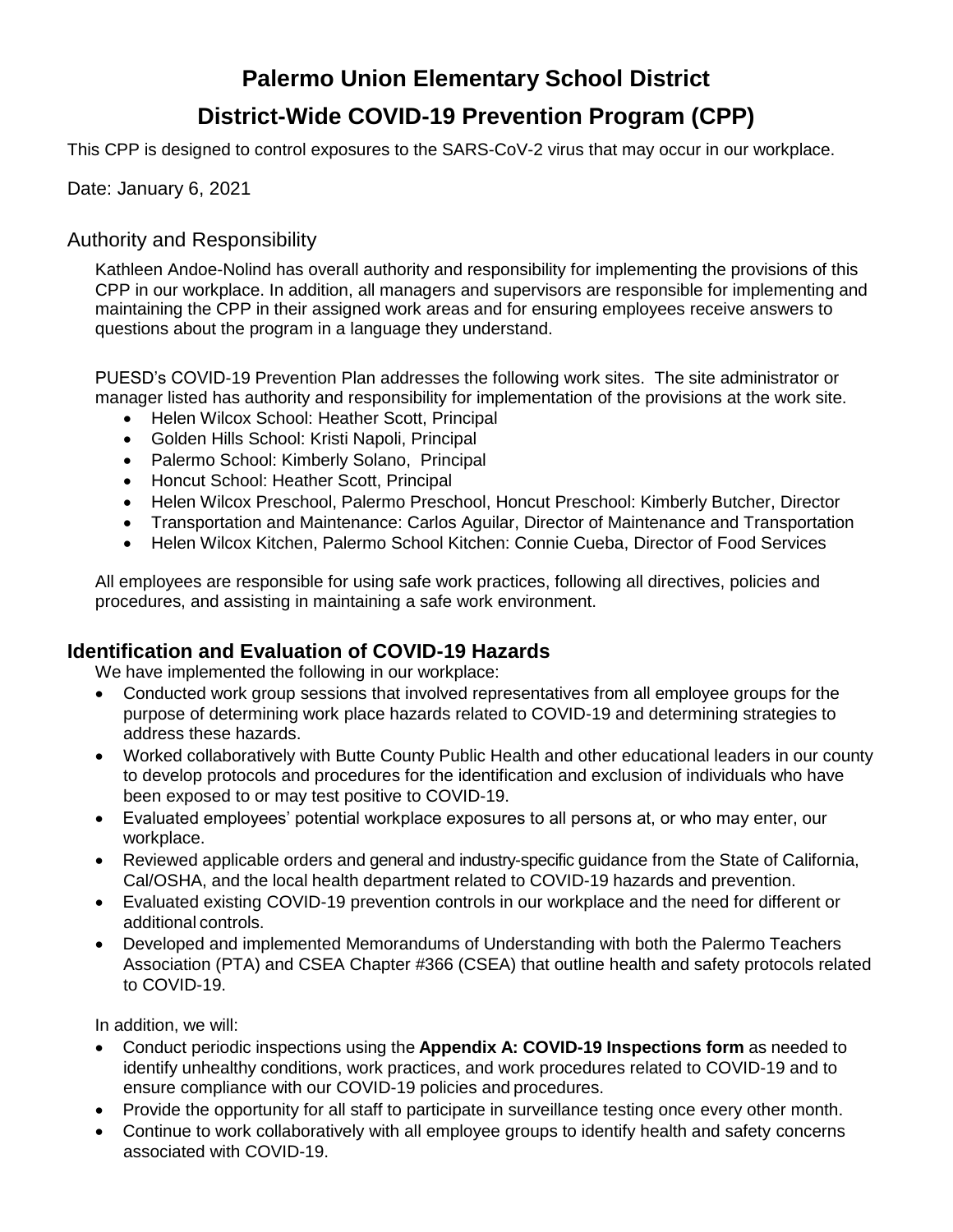Actively engage in contact tracing and the exclusion of employees who have tested positive for COVID-19, exhibit symptoms of COVID-19 or a close contact of an individual who has tested positive for COVID-19 or an individual exhibiting symptoms of COVID-19.

#### **Employee participation**

PUESD employees and their authorized employees' representatives are encouraged to participate in the identification and evaluation of COVID-19hazards by meeting and working cooperatively with district administration. Employees are encouraged to report their concerns to their immediate supervisor.

#### **Employee screening**

All employees are required to self-screen for COVID-19 symptoms prior to reporting to the work site per CDPH guidelines. Upon arrival at their work site, all employees are required to wear facemasks, complete a temperature check and sanitize their hands before reporting for their assigned duties. Employees who exhibit symptoms of COVID-19 are required to immediately leave the work site. In addition, PUESD provides the opportunity for all employees to participate in surveillance testing.

### **Correction of COVID-19 Hazards**

Unsafe or unhealthy work conditions, practices or procedures will be documented on the **Appendix A: COVID-19 Inspections** form, and corrected in a timely manner based on the severity of the hazards, as follows:

- All employees will be encouraged to monitor their work environment for unsafe or unhealthy working conditions and will report any concerns to their immediate supervisor.
- Site Administrators and Directors will inspect all work sites on an ongoing basis to ensure that protocols are being followed and that we have adequate supplies of PPE and products for sanitation and hand washing.
- Site Administrators and Directors will document the concern/finding and appropriate correction plan using the Appendix B: COVID-19 Inspections Form and notify the superintendent/designee of their findings and the timeline for correction.

# **Control of COVID-19 Hazards**

#### **Physical Distancing**

Where possible, we ensure at least six feet of physical distancing at all times in our workplace by:

- Conducting meetings and other group activities virtually.
- Reducing the number of persons in an area at one time, including visitors.
- Posting visual cues such as signs and floor markings to indicate where employees and others should be located or their direction and path of travel.
- Staggering arrival, departure, work, and break times.
- Allowing for remote work, if possible.
- Providing plexiglass barriers in areas where physical distancing is not practical.

Individuals will be kept as far apart as possible when there are situations where six feet of physical distancing cannot be achieved.

#### **Face Coverings**

We provide clean, undamaged **disposable** face coverings and ensure they are properly worn by employees over the nose and mouth when indoors and when outdoors and less than six feet away from another person, including non-employees, and where required by orders from the California Department of Public Health (CDPH) or local health department. All visitors to any work site in the district will be required to use a face covering.

The following are exceptions to the use of face coverings in our workplace: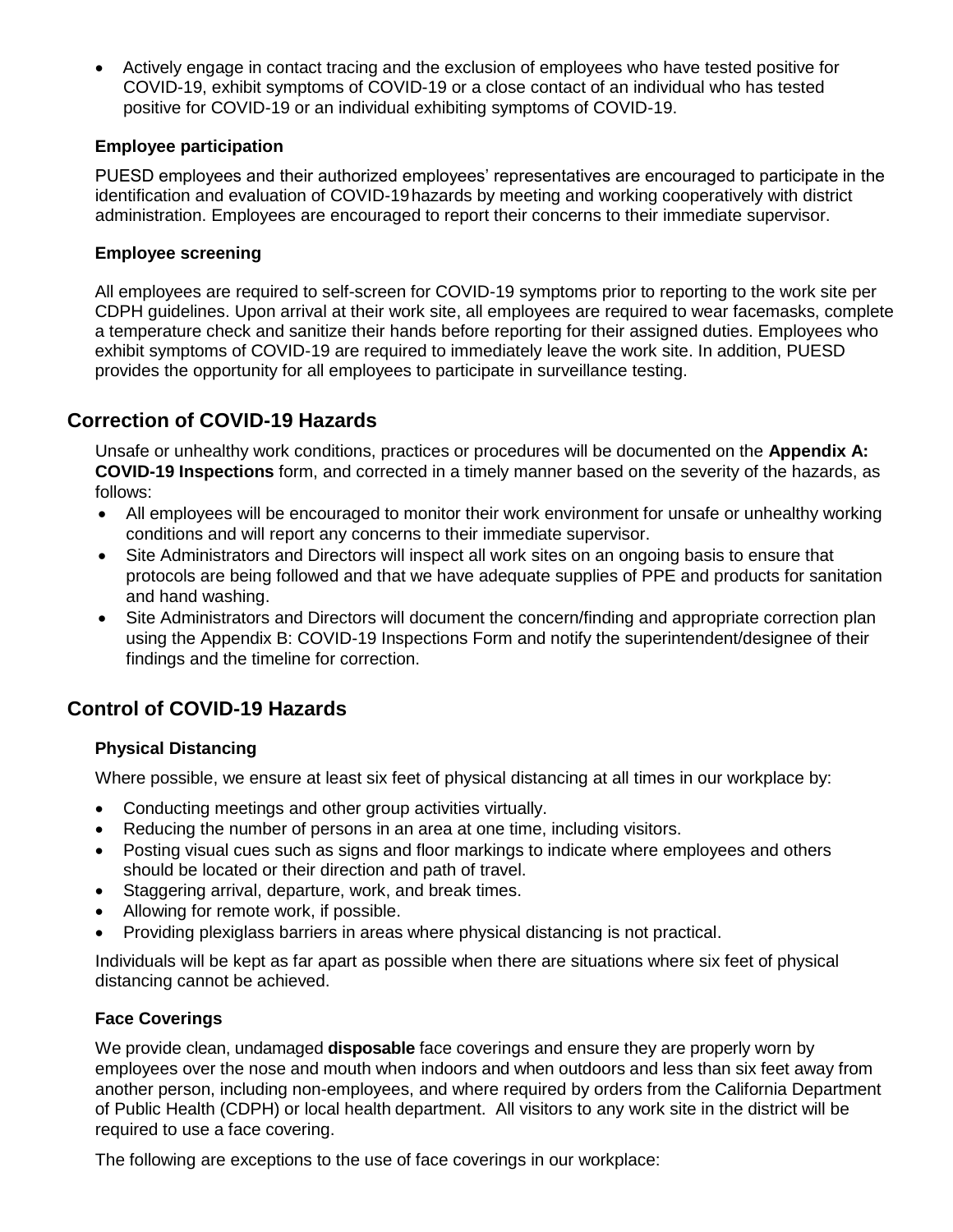- When an employee is alone in a room.
- While eating and drinking at the workplace, provided employees are at least six feet apart and outside air supply to the area, if indoors, has been maximized to the extent possible.
- Employees who cannot wear face coverings due to a medical or mental health condition or disability, or who are hearing-impaired or communicating with a hearing-impaired person. Alternatives will be considered on a case-by-case basis.
- Specific tasks that cannot feasibly be performed with a face covering, where employees will be kept at least six feet apart.

Any employee not wearing a face covering, face shield with a drape or other effective alternative, or respiratory protection, for any reason, shall be at least six feet apart from all other persons unless the unmasked employee is tested at least twice weekly for COVID-19.

#### **Engineering controls**

We implement the following measures for situations where we cannot maintain at least six feet between individuals:

Use of plexiglass dividers or other physical barriers.

We maximize, to the extent feasible, the quantity of outside air for our buildings with mechanical or natural ventilation systems by:

- Setting HVAC systems to bring in the maximum amount of outside air.
- Changing HVAC filters on a regular basis and complete any routine maintenance on these systems.
- Using portable air cleaners/filters in classrooms and other work areas.
- Encourage employees to open doors and windows when weather conditions allow.

#### **Cleaning and disinfecting**

We implement the following cleaning and disinfection measures for frequently touched surfaces by:

- Ensuring adequate supplies and adequate time for it to be done properly.
- Using cleaning supplies that are effective against the COVID-19 virus.
- Developing and implementing a cleaning schedule that ensures that all work areas are cleaned and sanitized daily and as needed throughout the work day.
- Sanitizing frequently touched surfaces throughout the work day.
- Providing sanitation supplies in in all work areas to be used at the employee's discretion throughout the work day.

Should we have a COVID-19 case in our workplace, we will implement the following procedures:

- Immediately close off any work area used by the employee and restrict access to any equipment used by the employee who has tested positive for COVID-19.
- District employees who have been trained in the sanitation process will sanitize any work areas and equipment used by the employee who has tested positive for COVID-19.

#### **Shared tools, equipment and personal protective equipment (PPE)**

PPE must not be shared, e.g., gloves, goggles and face shields.

Items that employees come in regular physical contact with, such as phones, headsets, desks, keyboards, writing materials, instruments and tools must also not be shared, to the extent feasible. Where there must be sharing, the items will be disinfected between uses by**:**

- Purchasing additional supplies and equipment to reduce and/or eliminate the need for employees to share frequently used materials/equipment.
- Providing sanitation supplies in all work areas so that employees can sanitize materials/equipment as needed.

Sharing of vehicles will be minimized to the extent feasible, and high-touch points (for example, steering wheel, door handles, seatbelt buckles, armrests, shifter, etc.) will be disinfected between users.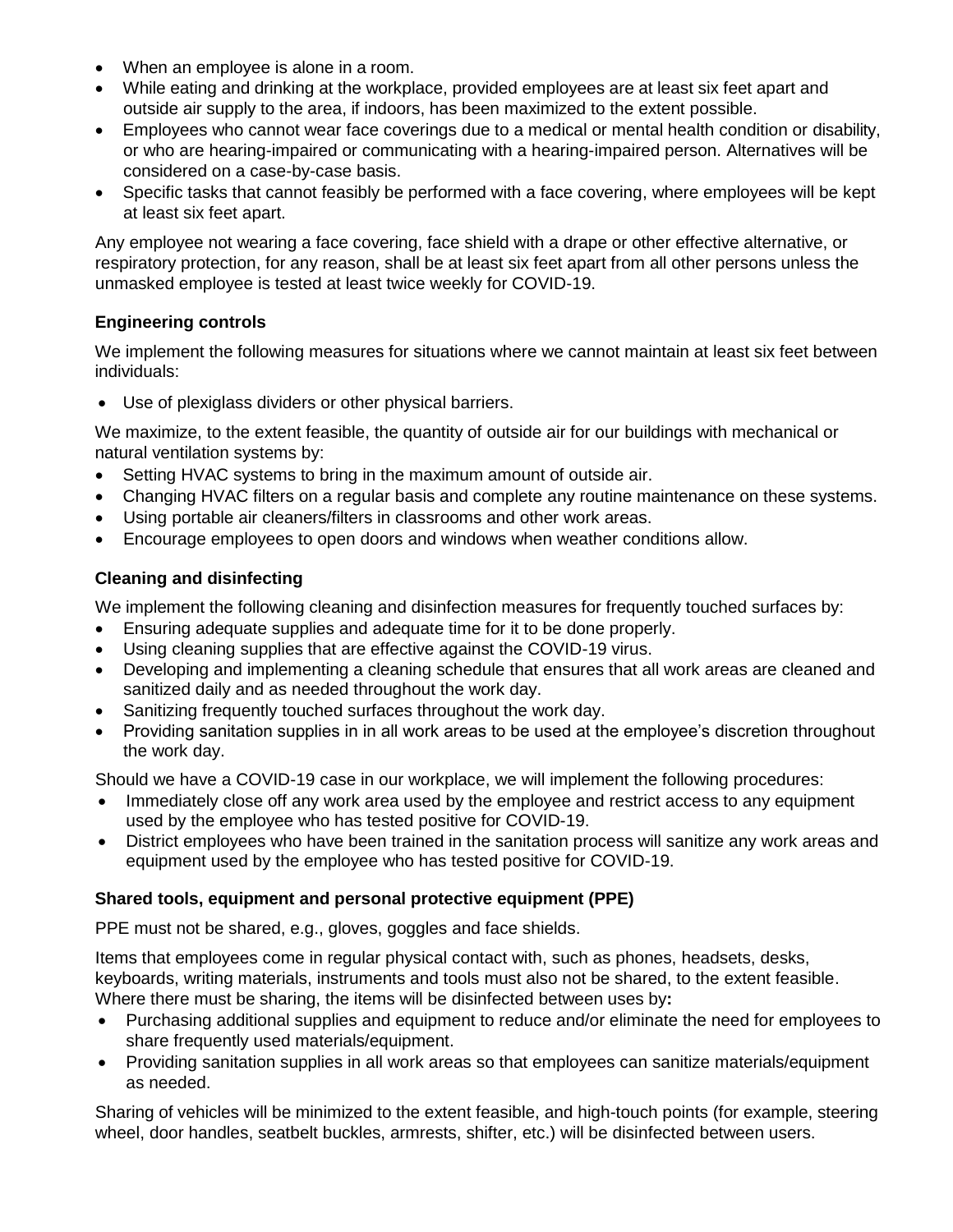#### **Hand sanitizing**

In order to implement effective hand sanitizing procedures, we:

- Provide touch-less hand sanitizer stations in all work areas.
- Ensure that all hand sanitizer/soap dispensers are refilled on a regular basis.
- Encourage and allow time for employee hand washing.
- Provide employees with an effective hand sanitizer, and prohibit hand sanitizers that contain methanol (i.e. methyl alcohol).
- Encourage employees to wash their hands for at least 20 seconds each time.

#### **Personal protective equipment (PPE) used to control employees' exposure to COVID-19**

We evaluate the need for PPE (such as gloves, goggles, and face shields) as required by CCR Title 8, section 3380, and provide such PPE as needed.

When it comes to respiratory protection, we evaluate the need in accordance with CCR Title 8 section 5144 when the physical distancing requirements are not feasible or maintained.

We provide and ensure use of eye protection and respiratory protection in accordance with section 5144 when employees are exposed to procedures that may aerosolize potentially infectious material such as saliva or respiratory tract fluids.

# **Investigating and Responding to COVID-19 Cases**

Upon notification of positive COVID-19 case(s) at any work site, the district will immediately contact the positive individual in order to complete contact tracing and determine the possible exposure of other employees. If it is determined that employees are considered close contact the district will:

- Immediately contact any close contacts by phone call in order to notify them of their exposure.
- Notify all employees via their district email account that there has been a positive COVID-19 case in the work place.
- Require any close contacts of the positive individual to quarantine for 10-14 days from their last exposure to the positive individual.
- Require any individuals testing positive for COVID-19 to quarantine for 10 days from the date of the positive test.

# **System for Communicating**

Our goal is to ensure that we have effective two-way communication with our employees, in a form they can readily understand. All employees will receive a copy of PUESD's CPP in order to notify them of the following:

- Employees shall report positive COVID-19 test results, exposure to a COVID-19 positive individual or any COVID-19 symptoms to their immediate supervisor.
- Employees can report symptoms and hazards without fear of reprisal.
- The district will engage in the interactive process for determining possible accommodations for employees with medical or other conditions that put them at increased risk of severe COVID-19 illness.
- Employees may access voluntary COVID-19 testing at the following locations in Butte/Glenn county: **Chico**

Ampla Health Chico: 680 Cohasset Rd. (530) 342-4395; M – F, 9 – 11am by appointment only. All ages. OptumServe Testing: 900 Mangrove Ave. https://lhi.care/covidtesting M – F, 7am-7pm by appointment only. All ages.

Chico Immediate Care: 376 Vallombrosa Ave. (530) 891-1676 M-F 7am-7pm, Sat/Sun 8am-4pm. Viral testing available by appointment only. Do not have to be symptomatic, billed through insurance. Ages 5 and over. CVS Chico: 7 days per week, 10:30am – 5:30pm, by appointment only for symptomatic individuals. Forest Ave and Esplanade locations only. Ages 18 and over.

#### **Oroville**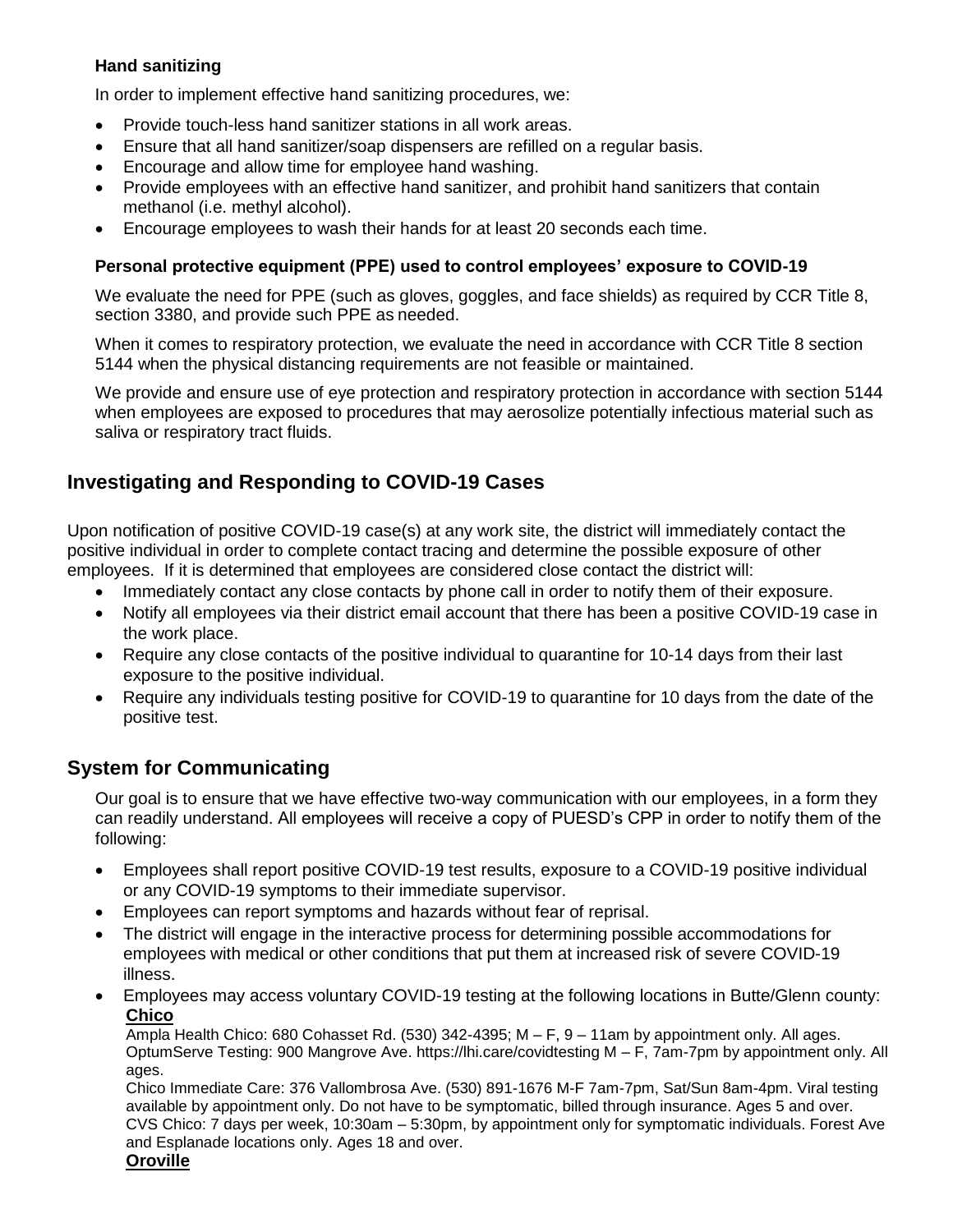Ampla Health Oroville: 2800 Lincoln Blvd, Oroville 95966. 534-7500; M – F, 1-3pm by appointment only. Age 8 and over.

Oroville Hospital COVID Clinic: 2767 Olive Hwy. (530) 538-3251 8am-8pm, 7 days per week by appointment only with provider referral/order. All ages.

CVS Oroville: 7 days per week, 9am – 5:30pm by appointment only for symptomatic individuals. Ages 18 and over.

#### **Gridley**

Ampla Health Gridley: 520 Kentucky St. (530) 846-6231; M – F, 1-3pm by appointment only. All ages. Rite Aide: 1583 Hwy 99, Gridley. (530) 846-3334; 7 days per week by appointment only. Ages 18 and over. Orchard Hospital Medical Specialty Center: 284 Spruce St. Gridley. M-F 8am-5pm by appointment only. All ages.

#### **Magalia**

Ampla Magalia: 14137 Lakeridge Circle, Magalia (530) 873-5030 M – F 9 – 11am by appointment only. Rite Aide: 14115 Lakeridge Circle, Magalia 530-873-0800 7 days per week by appointment only. Ages 18 and over.

#### **Glenn County**

Glenn Medical: 1133 W. Sycamore Street, Willows. 530-934-1832 Northern Valley Indian Health: 207 N. Butte Street, Willows. 530-826-3694 Ampla Hamilton City: 278 Main Street, Hamilton City. 530-826-3694 Immediate Care: 1361 Cortina Drive, Orland. 530-865-3400 Ampla Orland: 1211 Cortina Drive, Orland. 530-865-5544 FirstCare Medical: 750 E. Walker Street, Orland. 530- 865-4400 OptumServe Testing: 327 4th St. (Orland Memorial Hall.) https://lhi.care/covidtesting (888)-634-1123 Tues – Sat. 7am – 7pm by appointment only. All ages.

• In the event we are required to provide testing because of a workplace exposure or outbreak, we will communicate the plan for providing testing and inform affected employees of the reason for the testing and the possible consequences of a positive test.

### **Training and Instruction**

We will provide effective training and instruction that includes:

- Our COVID-19 policies and procedures to protect employees from COVID-19 hazards.
- Information regarding COVID-19-related benefits to which the employee may be entitled under applicable federal, state, or local laws.
- The fact that:
	- o COVID-19 is an infectious disease that can be spread through the air.
	- $\circ$  COVID-19 may be transmitted when a person touches a contaminated object and then touches their eyes, nose, or mouth.
	- An infectious person may have no symptoms.
- Methods of physical distancing of at least six feet and the importance of combining physical distancing with the wearing of facecoverings.
- The fact that particles containing the virus can travel more than six feet, especially indoors, so physical distancing must be combined with other controls, including face coverings and hand hygiene, to be effective.
- The importance of frequent hand washing with soap and water for at least 20 seconds and using hand sanitizer when employees do not have immediate access to a sink or hand washing facility, and that hand sanitizer does not work if the hands aresoiled.
- Proper use of face coverings and the fact that face coverings are not respiratory protective equipment - face coverings are intended to primarily protect other individuals from the wearer of the face covering.
- COVID-19 symptoms, and the importance of obtaining a COVID-19 test and not coming to work if the employee has COVID-19 symptoms.
- Employees will sign an Affirmation of Completion of Training upon completion of the training.

# **Exclusion of COVID-19 Cases**

Where we have a COVID-19 case in our workplace, we will limit transmission by: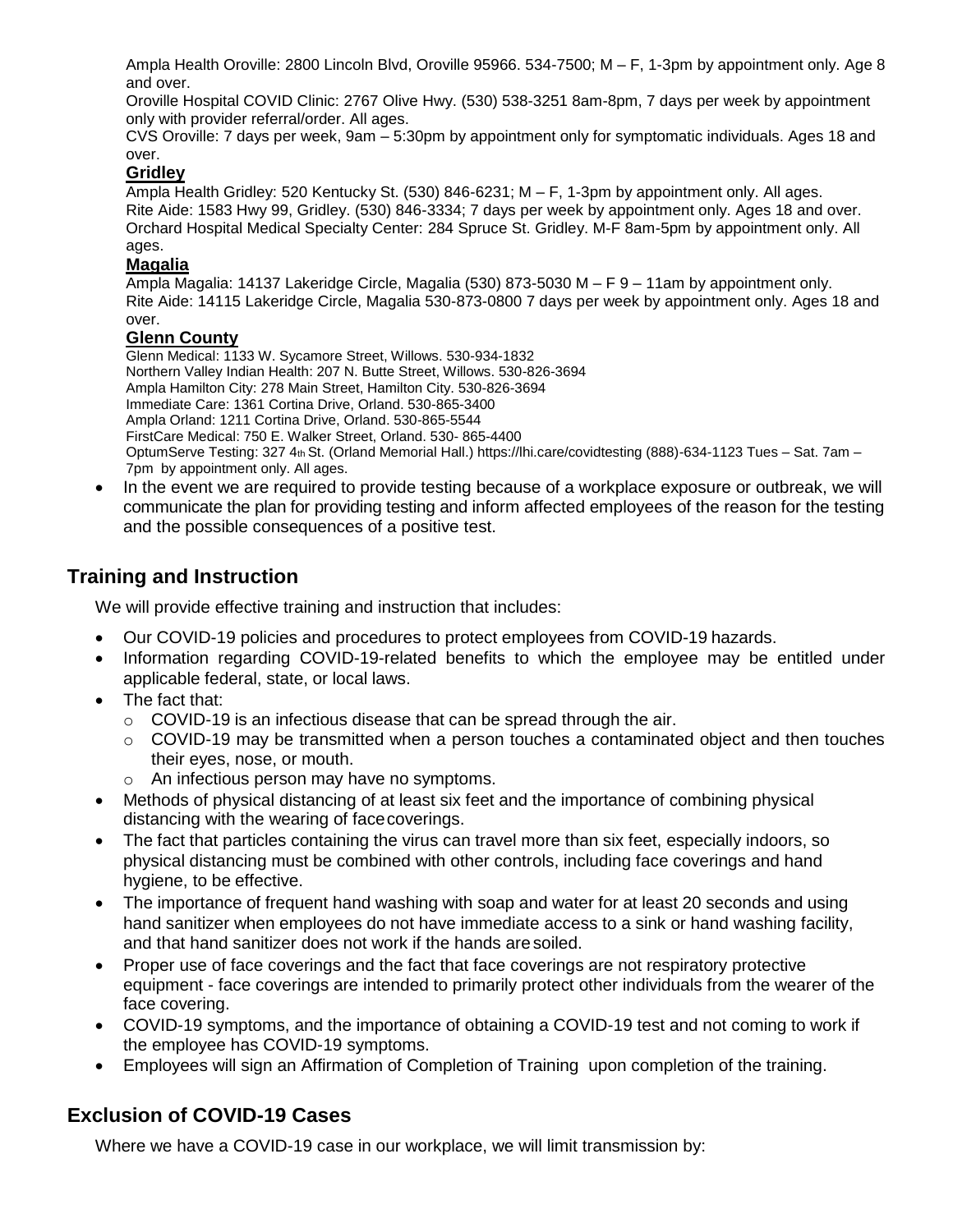- Ensuring that COVID-19 cases are excluded from the workplace until our return-to-work requirements are met.
- Excluding employees with COVID-19 exposure from the workplace for 10-14 days after the last known COVID-19 exposure to a COVID-19 case.
- Ensuring employees will continue to maintain their seniority and all other employee rights and benefits while on COVID-19 related leave.
- Providing employees at the time of exclusion with information on available benefits and leaves and the option to work remotely, if applicable.
- Providing 10 additional days of COVID-19 related leave for use by the employee, in the event that they are exposed to, or test positive for COVID-19 as negotiated with both PTA and CSEA #366.

### **Reporting, Recordkeeping, and Access**

It is our policy to:

- Report information about COVID-19 cases at our workplace to the local health department whenever required by law, and provide any related information requested by the local health department.
- Report immediately to Cal/OSHA any COVID-19-related serious illnesses or death, as defined under CCR Title 8 section 330(h), of an employee occurring in our place of employment or in connection with any employment.
- Maintain records of the steps taken to implement our written COVID-19 Prevention Program in accordance with CCR Title 8 section3203(b).
- Make our written COVID-19 Prevention Program available at the workplace to employees, authorized employee representatives, and to representatives of Cal/OSHA immediately upon request.
- Keep a record of and track all COVID-19 cases. The information will be made available to employees, authorized employee representatives, or as otherwise required by law, with personal identifying information removed.

# **Return-to-Work Criteria**

- COVID-19 cases with COVID-19 symptoms will not return to work until all the following have occurred:
	- o At least 24 hours have passed since a fever of 100.4 or higher has resolved without the use of fever-reducing medications.
	- o COVID-19 symptoms have improved.
	- o At least 10 days have passed since COVID-19 symptoms first appeared.
- COVID-19 cases that tested positive but never developed COVID-19 symptoms will not return to work until a minimum of 10 days have passed since the date of specimen collection of their first positive COVID-19 test.
- Employees who are a close contact of an individual who tested positive for COVID-19, but remain asymptomatic may return to work if 10 days have passed since their last exposure to the infected individual.
- Employees with COVID-19 symptoms, who have not tested positive for COVID-19 will not return to work until all the following have occurred:
	- $\circ$  At least 72 hours have passed since a fever of 100.4 or higher has resolved without the use of fever-reducing medications.
	- o COVID-19 symptoms have improved.
	- o At least 10 days have passed since COVID-19 symptoms first appeared.
- A negative COVID-19 test will not be required for an employee to return to work.
- If an order to isolate or quarantine an employee is issued by a local or state health official, the employee will not return to work until the period of isolation or quarantine is completed or the order is lifted. If no period was specified, then the period will be 10 days from the time the order to isolate was effective, or 14 days from the time the order to quarantine was effective.